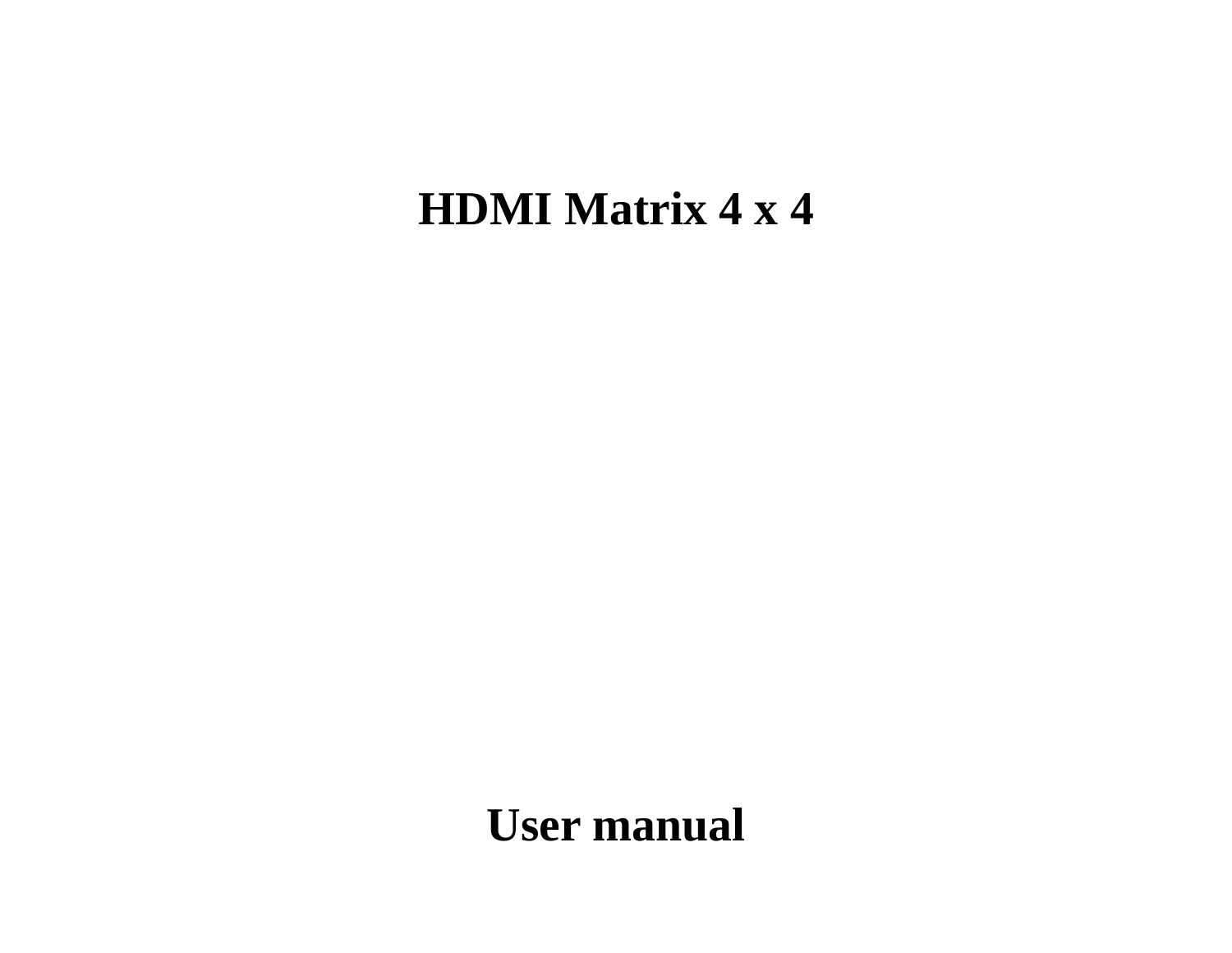Thank you for purchasing this product. For optimum performance and safety, please read these instructions carefully before connecting, operating or adjusting this product. Please keep this manual for future reference.

#### **Remark:**

The connection of the main adapter to the HDMI Matrix switch must be done at first, afterwards you can connect the main adapter to the power outlet. Any other way of connecting of the main adapter to switch / power outlet can cause the damage of the device.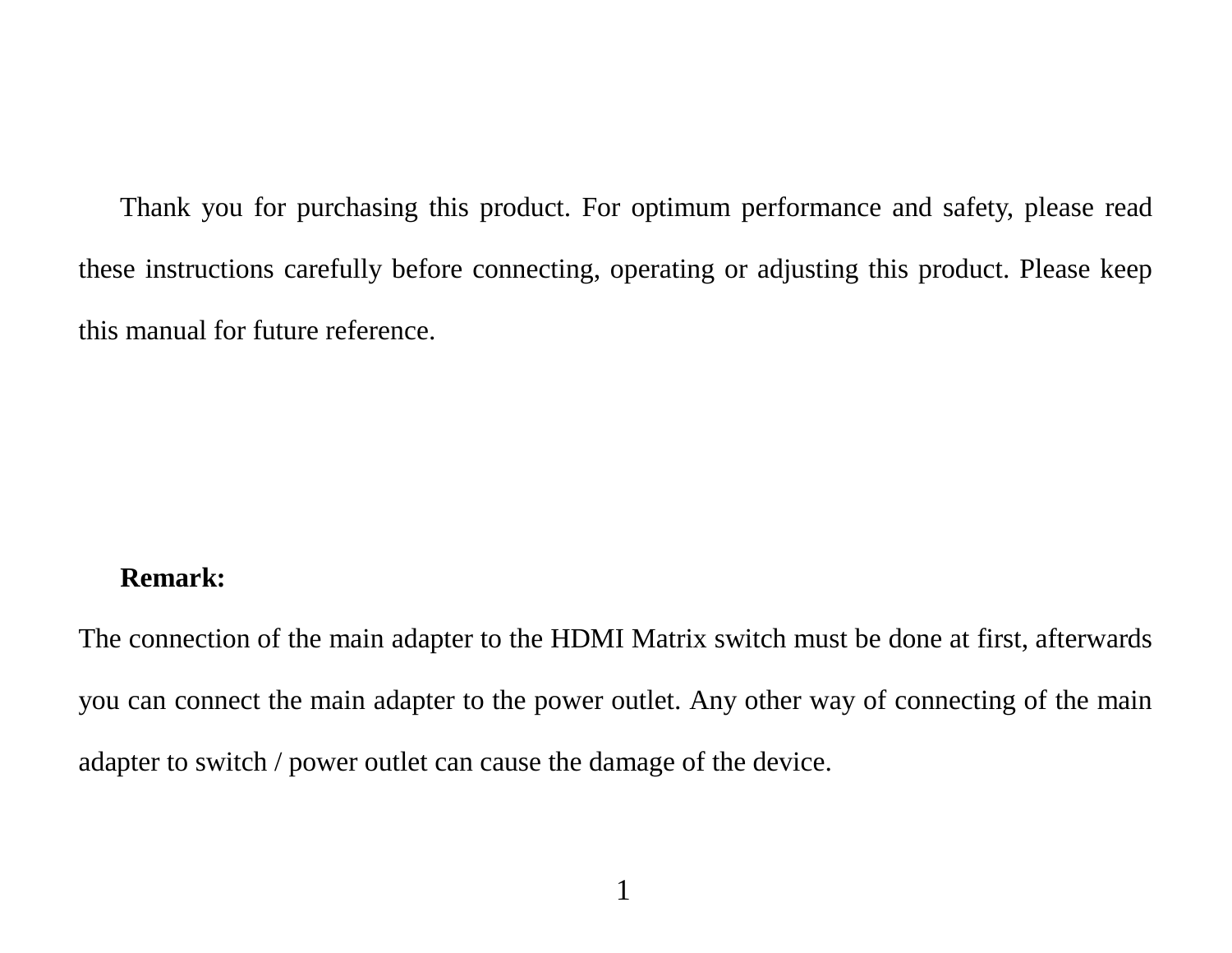# **I. Introduction**

This is a high performance HDMI Matrix with four HDMI inputs & four outputs. It allows any source (Blue-Ray player, HD DVD player, satellite receiver, game system, etc.) to be shown on the any of the four displays simultaneously, and supports  $4K \times 2K$ , 3D. Deep Color. With its 3Gbps bandwidth and the additional features of the latest HDMI standards you can be sure of great HDMI distribution.

#### **II. Features**

- 1. Supports display resolutions up to 4K x 2K@30Hz,1080P@120Hz,and 1080P 3D@60Hz
- 2. 3D HDMI 1.4a video format support.
- 3. 3D video support including Frame Packing for all 3D formats up to a 297MHz TMDS clock.
- 4. Supports deep color up to 48-bit per pixel.
- 5. HDCP 1.4 support (INPUT), HDCP v1.4a protocol compliant (OUTPUT).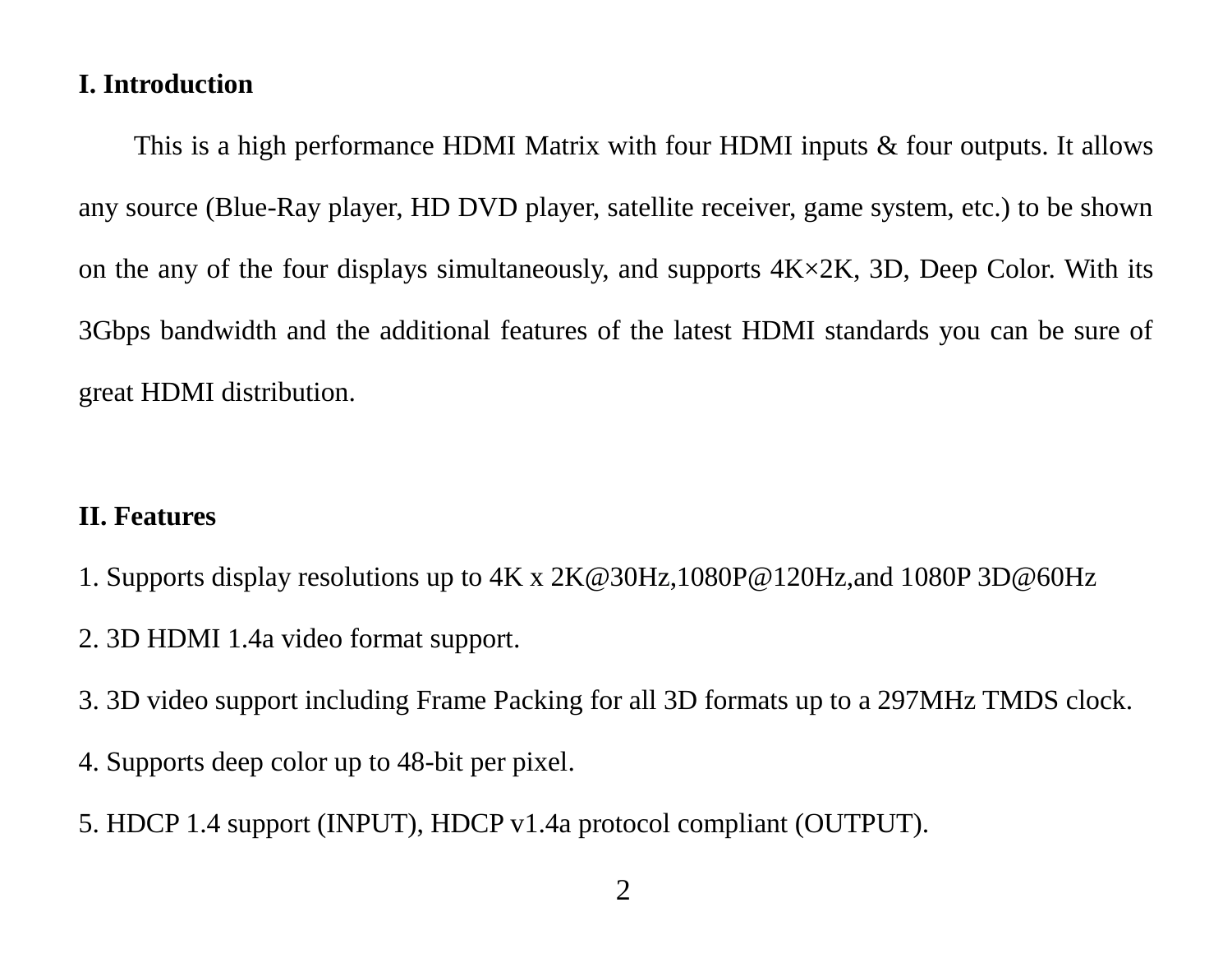6. Supports reception of any audio data conforming to the HDMI specification 1.4 such ad L-PCM at up to 192kHz,compressed audio(IEC 61937),DSD,DST,DTS and HBR.

7. Full colorimetry including sYCC601, Adobe RGB, Adobe YCC601, xvYCC extended gamut color.

8. Operates for TMDS clock frequencies up to 300MHz.

#### **III. Package**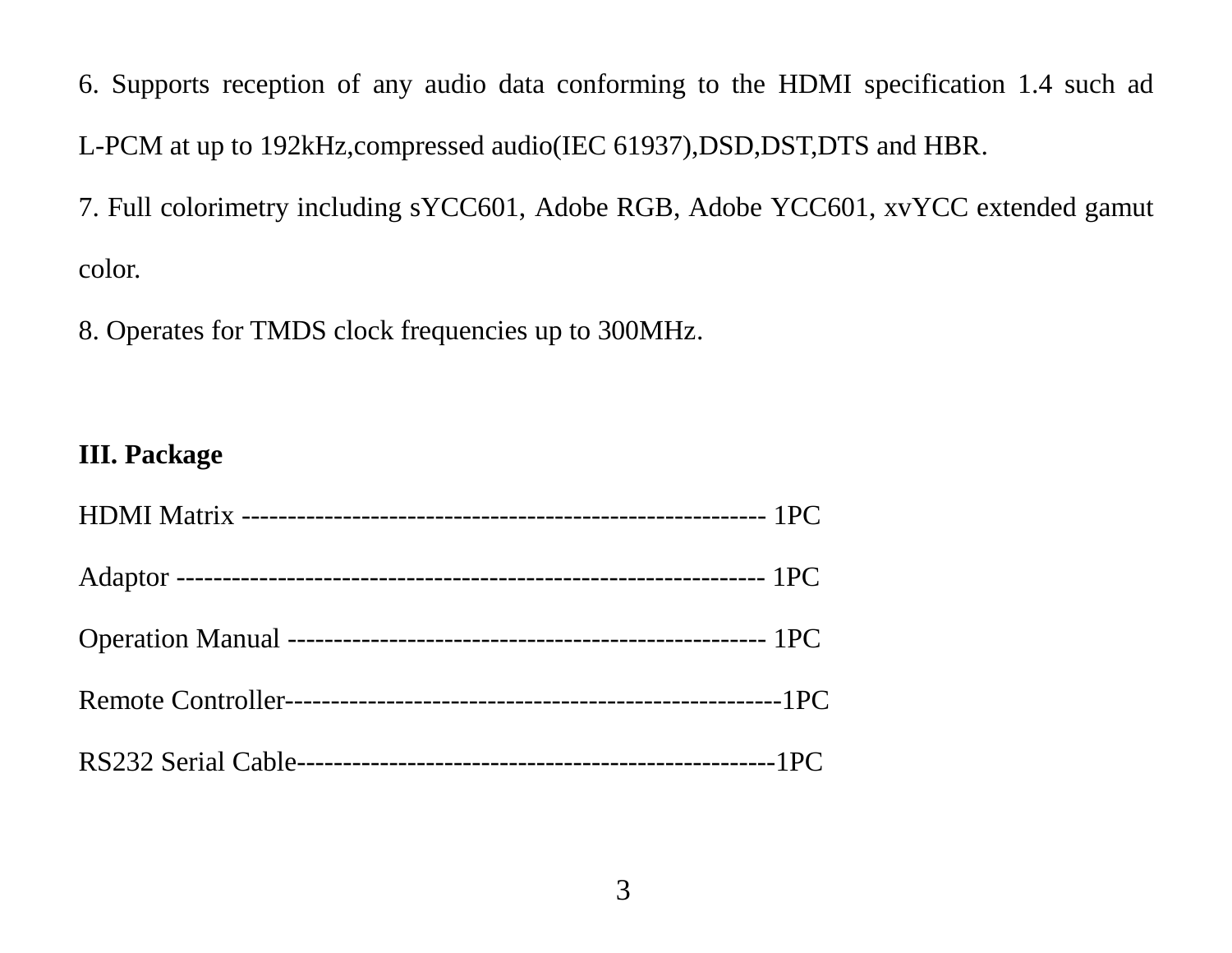# **IV. Specifications**

| 1. Frequency Bandwidth              | 297MHZ[10.2Gbps]                                                     |
|-------------------------------------|----------------------------------------------------------------------|
| 2. Input Ports                      | 4 x HDMI Female input ports                                          |
| 3. Output Ports                     | 4 x HDMI Female output ports                                         |
| 4. Power Supply                     | DC 12V, 2.5A                                                         |
| 5. ESD Protection Human Body Model: | $\pm$ 8kV (air-gap discharge)                                        |
|                                     | $\pm$ 4kV (contact discharge)                                        |
| 6. Dimensions (mm)                  | $115(W)$ X 270 (D) X 45 (H)                                          |
| 7. Weight $(g)$                     | 900                                                                  |
| 8. Operating Temperature            | $0^{\circ}$ C ~ 40 $^{\circ}$ C / 32 $^{\circ}$ F ~ 104 $^{\circ}$ F |
| 9. Storage Temperature              | $-20\degree C \sim 60\degree C$ / $-4\degree F \sim 140\degree F$    |
| 10. Relative Humidity               | $20 \sim 90\%$ RH (Non-condensing)                                   |
| 11. Power Consumption (Max)         | 20W                                                                  |
|                                     |                                                                      |

4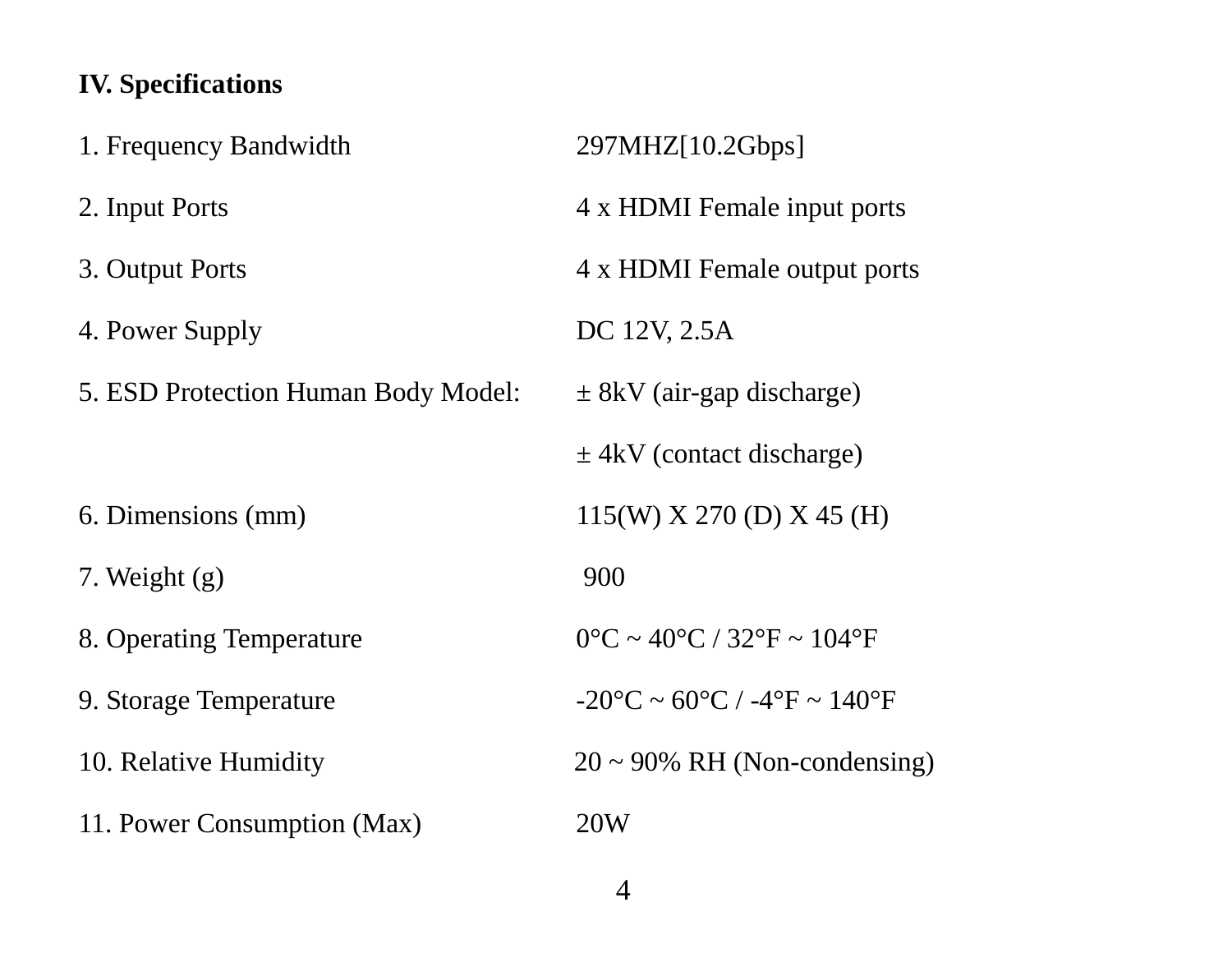## **V. Operation Controls and Functions**

Front Panel



- **1. ON/OFF:** Power on/off switch.
- **2. POWER:** This red LED illuminates when the device is connected with power supply.
- **3. IR IN:** Remote control signal receive.

**4. OUTPUT A:** Press this button to select the input source to HDMI OUTPUT A, and these red

LED illuminate when the output select to the corresponding input.

**5. OUTPUT B:** Press this button to select the input source to HDMI OUTPUT B, and these red LED illuminate when the output select to the corresponding input.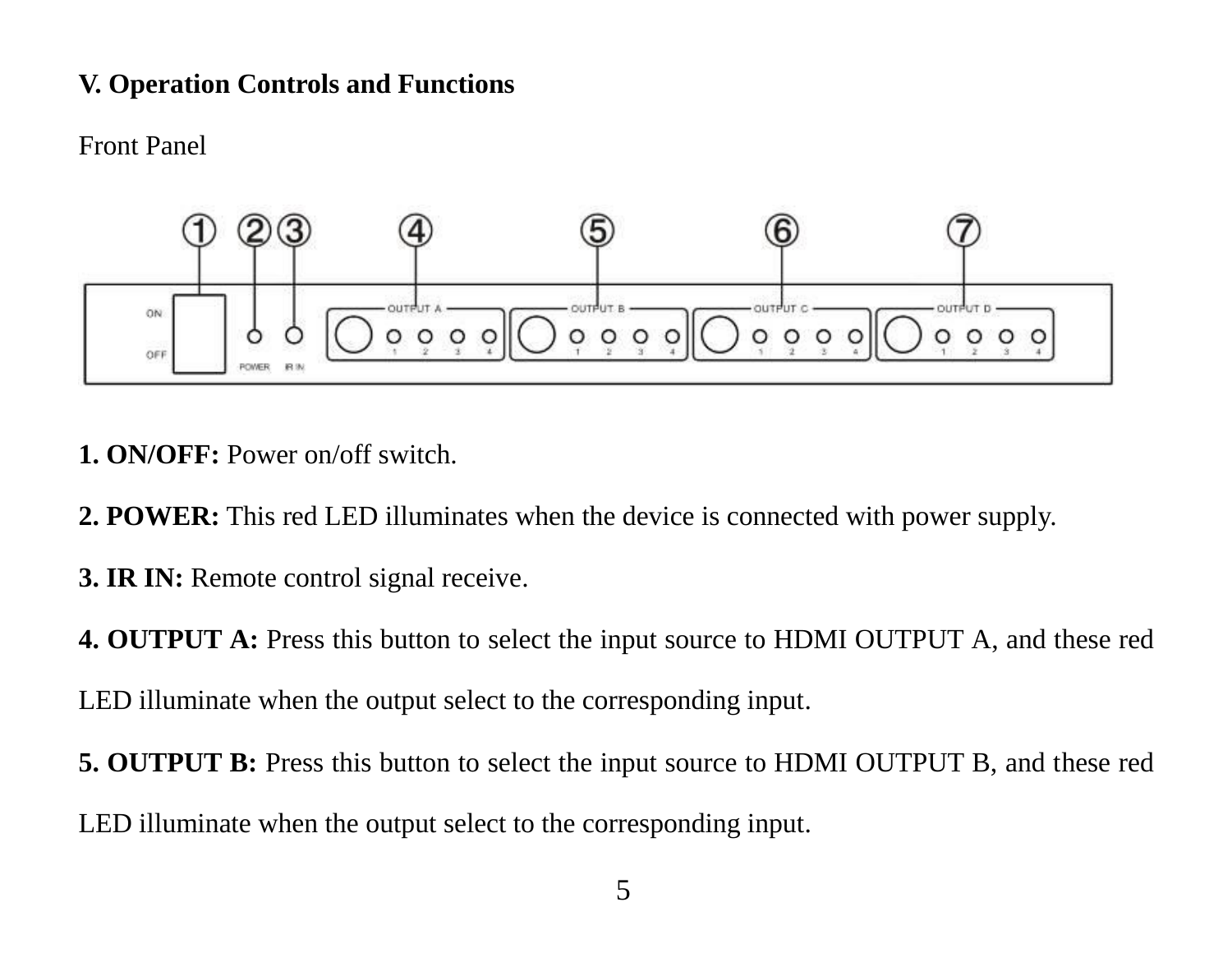**6. OUTPUT C:** Press this button to select the input source to HDMI OUTPUT C, and these red LED illuminate when the output select to the corresponding input.

**7. OUTPUT D:** Press this button to select the input source to HDMI OUTPUT D, and these red LED illuminate when the output select to the corresponding input.

# $83222$

**1. INPUT PORTS:** LED1-4 illuminate when the HDMI signal plug in INPUT 1-4 port.

INPUT 1-4 ports are where you connect the HDMI source.

**Rear Panel**

**2. OUTPUT PORTS:** LED A-D illuminate when the TV plug in OUTPUT A-D ports.

#### 6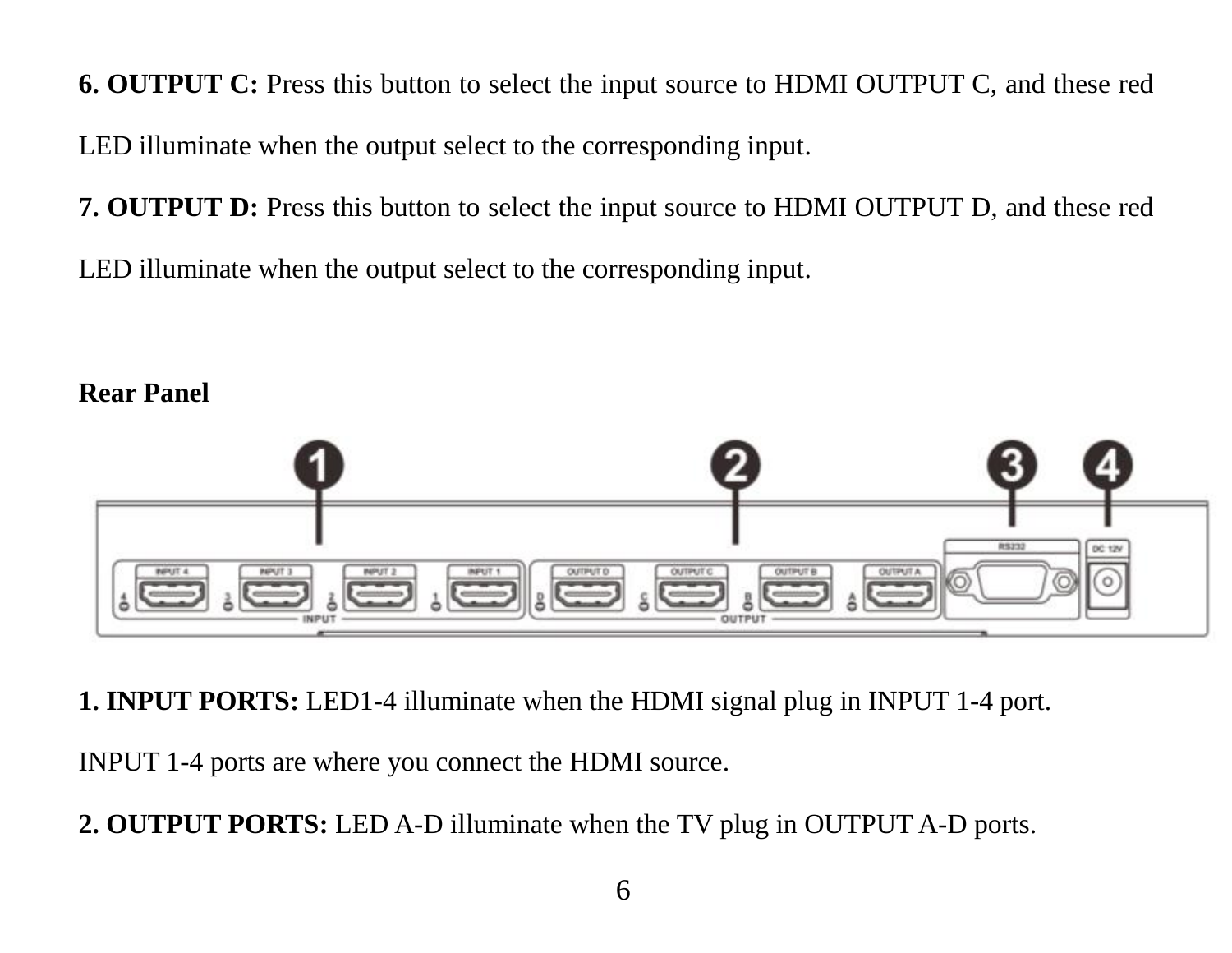OUTPUT A-D ports are where you connect the HDTV or monitor with HDMI cable

**3. RS232:** This port can control the matrix via PC.

**4. DC 12V:** Plug the 12V DC power supply into the unit and connect the adaptor to AC wall outlet.

# **Right Panel**



1. EDID Selector: Select HDMI output signal format via EDID Selector.

| amber | <b>EDID</b> Selector | $\sim$<br>Description |
|-------|----------------------|-----------------------|
|       |                      |                       |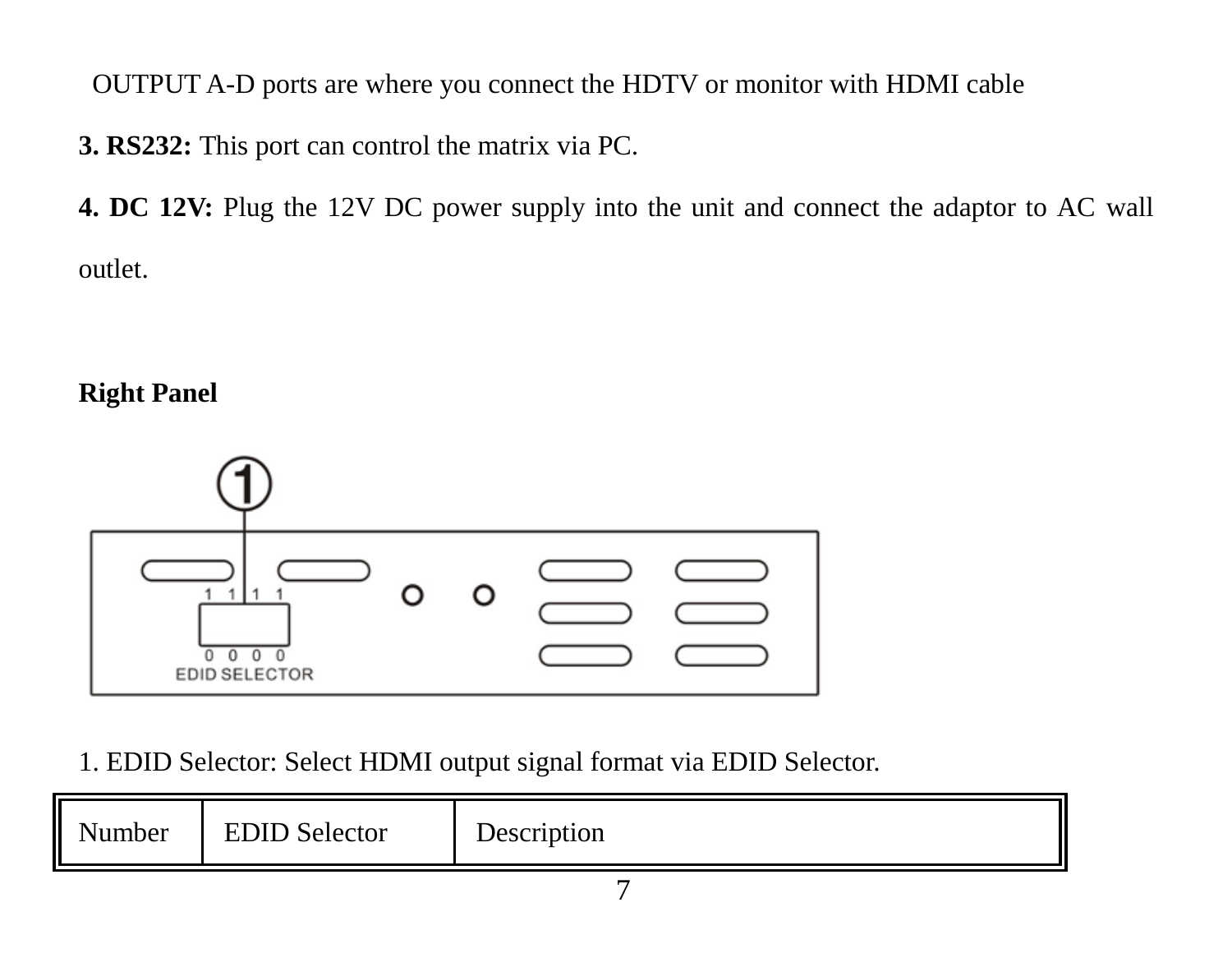| 1              | 0000 | Auto mode(default)      |
|----------------|------|-------------------------|
| $\overline{2}$ | 0001 | 1080I, Stereo Audio 2.0 |
| 3              | 0010 | 1080I, Dolby/DTS 5.1    |
| $\overline{4}$ | 0011 | 1080I, HD Audio 7.1     |
| 5              | 0100 | 1080P, Stereo Audio 2.0 |
| 6              | 0101 | 1080P,Dolby/DTS 5.1     |
| 7              | 0110 | 1080P,HD Audio 7.1      |
| 8              | 0111 | 3D, Stereo Audio 2.0    |
| 9              | 1000 | 3D, Dolby/DTS 5.1       |
| 10             | 1001 | 3D,HD Audio 7.1         |
| 11             | 1010 | 4K2K, Stereo Audio 2.0  |
| 12             | 1011 | 4K2K, Dolby/DTS 5.1     |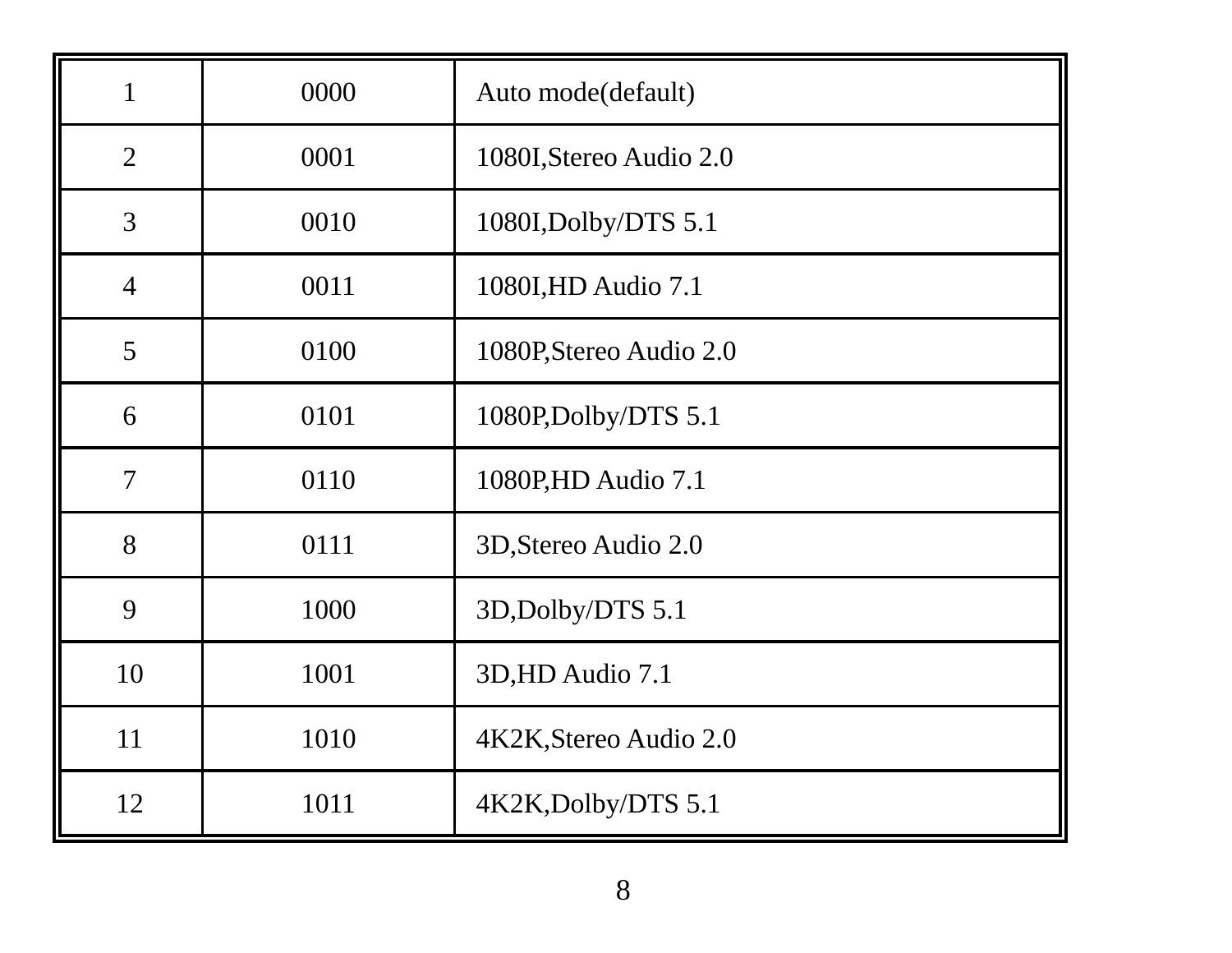| 13 | 1100 | 4K2K, HD Audio 7.1       |
|----|------|--------------------------|
| 14 | 1101 | 1024x768 DVI             |
| 15 | 1110 | 1920x1080 DVI            |
| 16 | 1111 | PC Software control mode |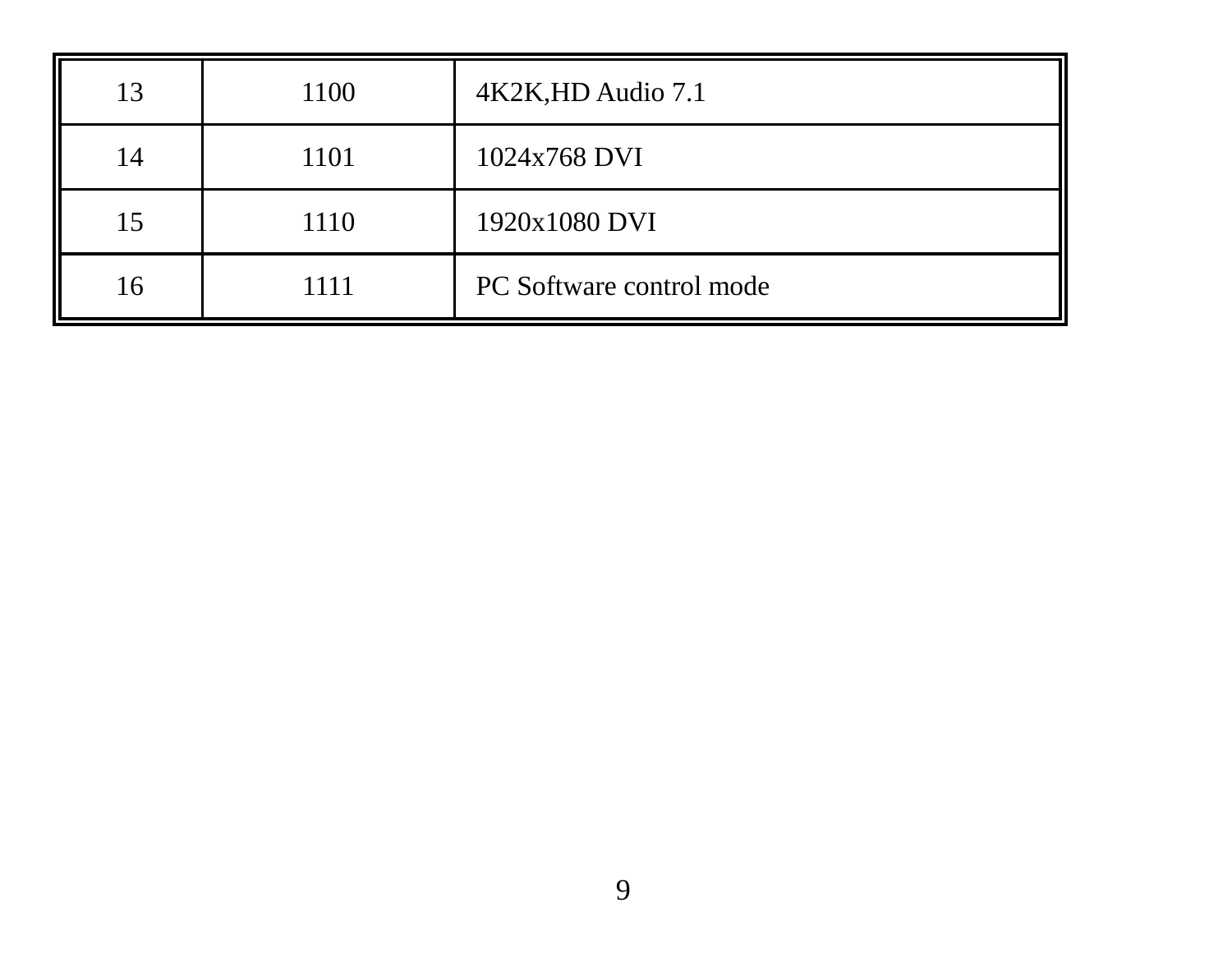# **VI. Application Example**

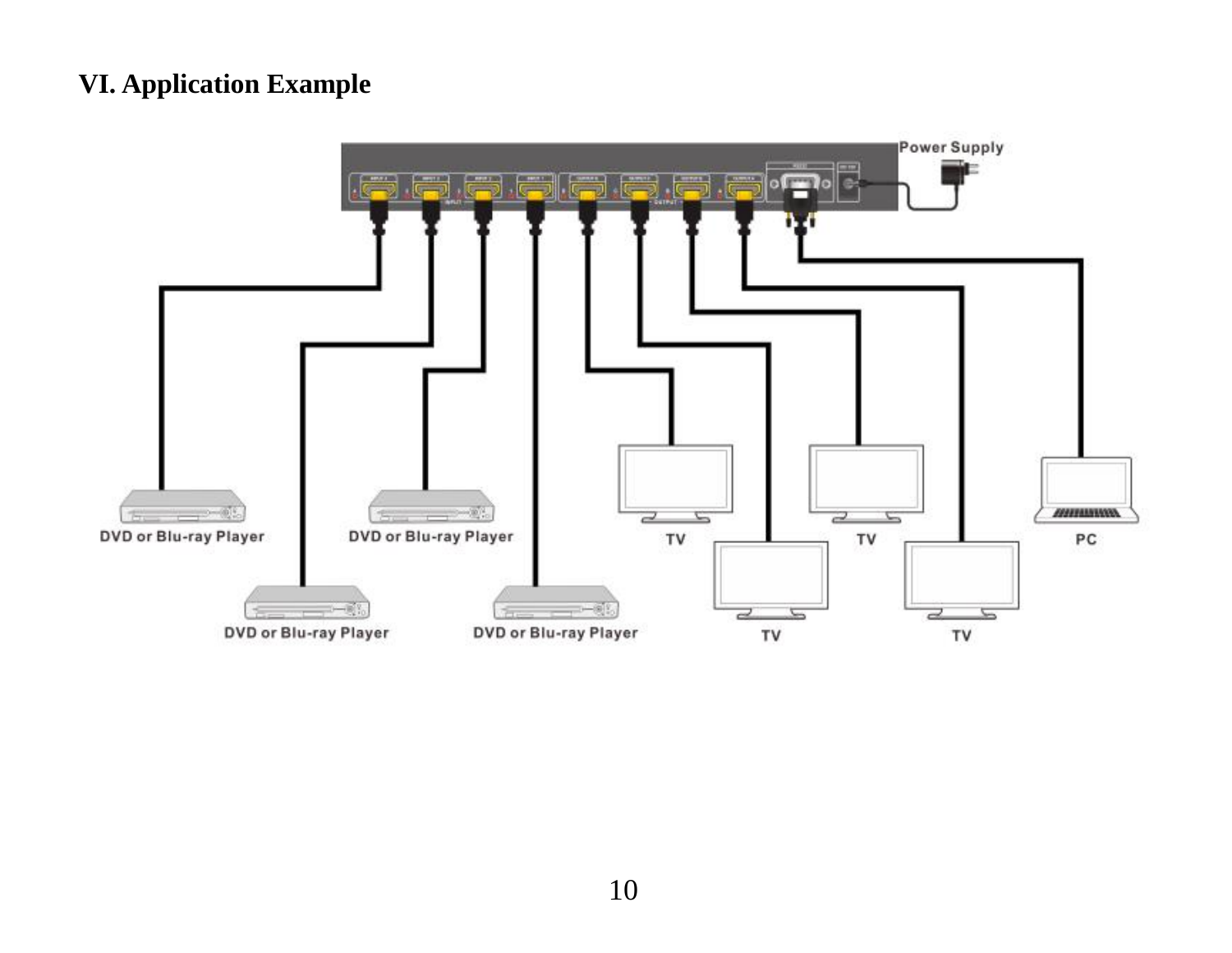

# **VII. Remote control**

**OUT A:** Press 1\2\3\4 button will to select input source to HDMI OUT A, and the LED will indicate the corresponding input source.

**OUT B:** Press 1\2\3\4 button to select input source to HDMI OUT B, and the LED will indicate the corresponding input source.

**OUT C:** Press 1\2\3\4 button to select input source to HDMI OUT C, and the LED will indicate the corresponding input source.

**OUT D:** Press  $1\frac{2}{3}$  button to select input source to HDMI OUT D, and the LED will indicate the corresponding input source.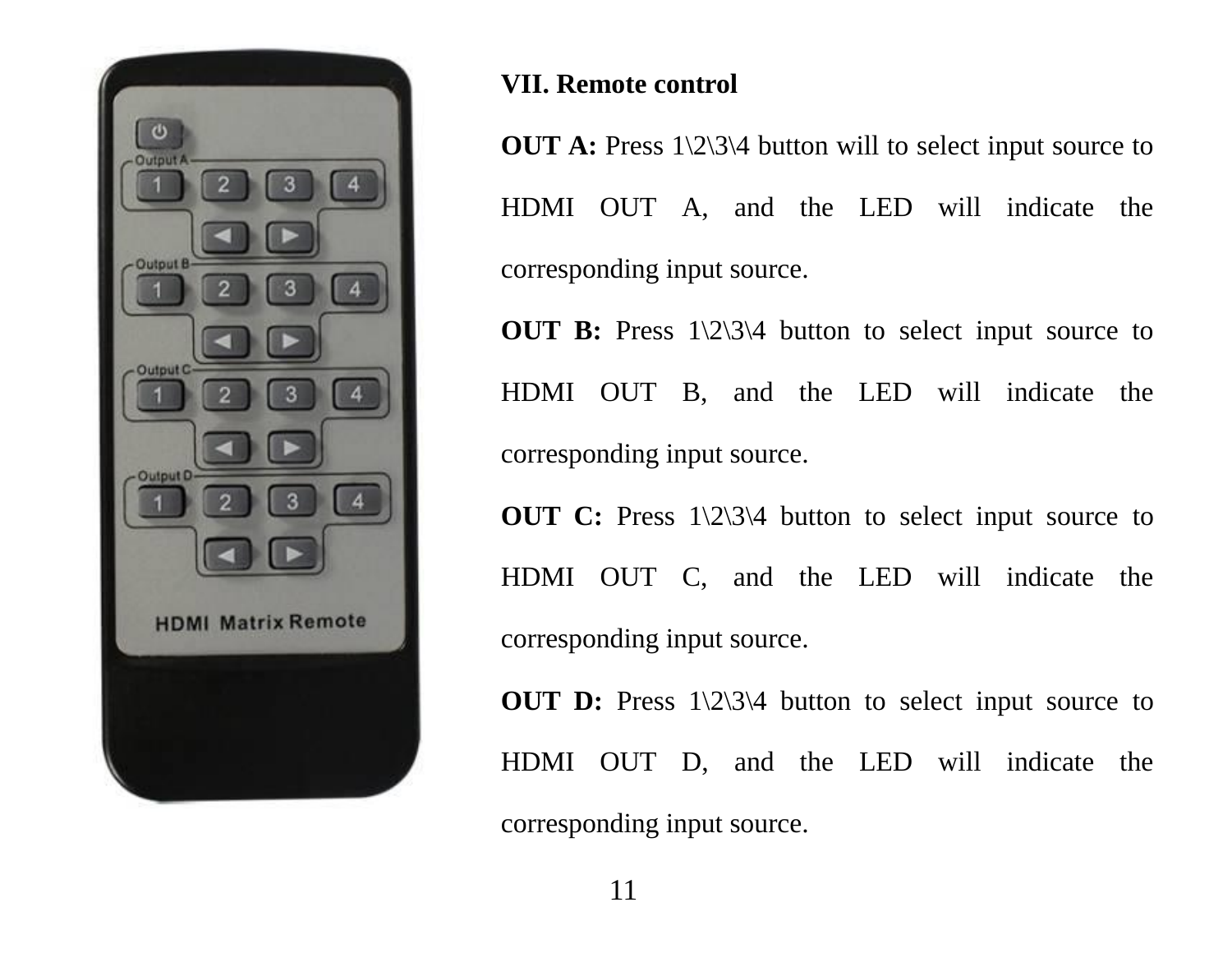# **VIII. Matrix controller user guide**

# **Installation**

Matrix controller is a green software. Just copy MatrixController.exe to PC which is used to control the Matrix by RS232 COM port or TCP/IP to complete installation.

# **Preparation**

- Connect PC and Matrix by RS232 cable (headers of both sides of cable should be FEMALE) or TCP/IP(local area network)
- **Power-up Matrix**
- Double click MatirxController exe icon to run it

# **How to control Matrix**

**"General" page**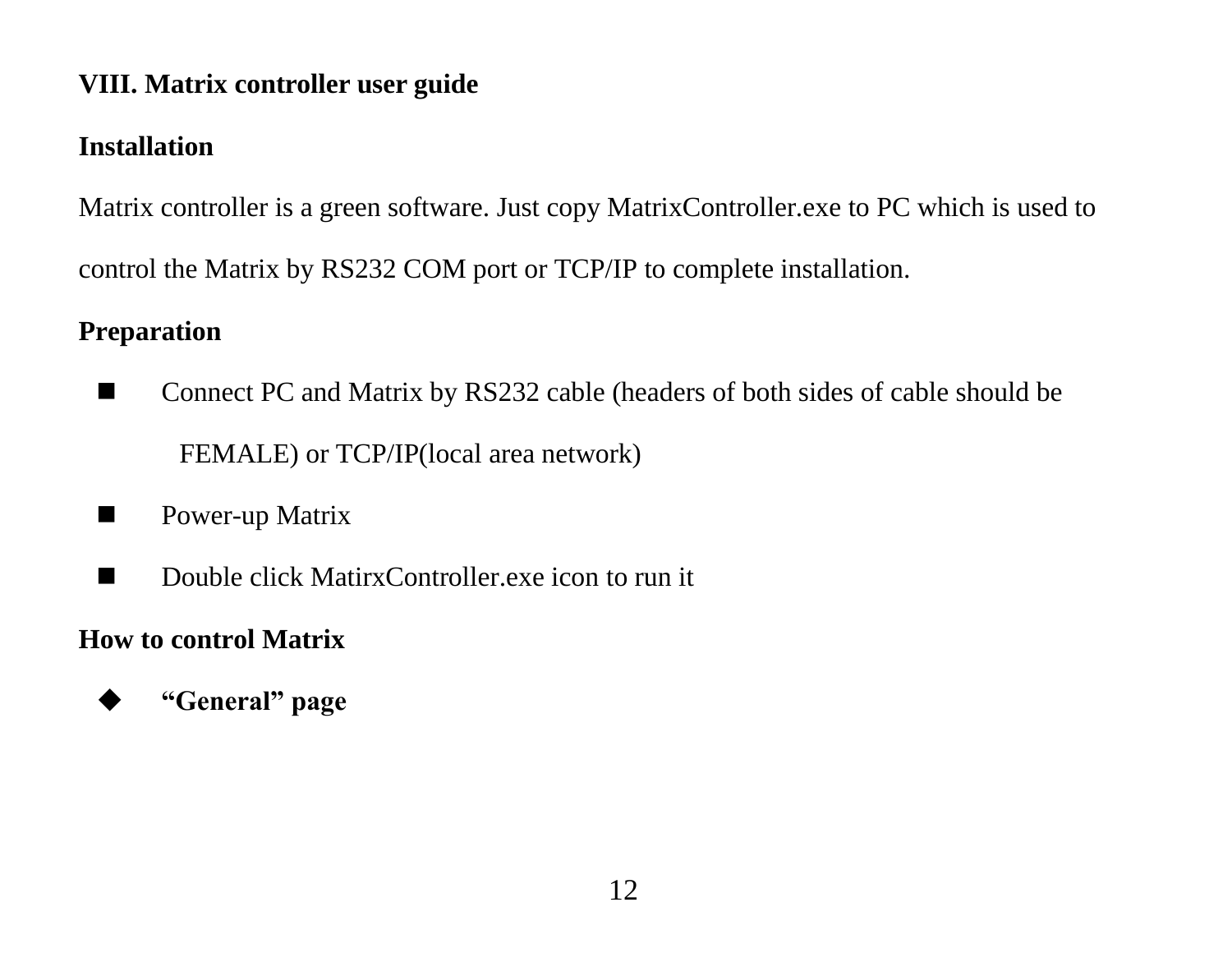

## Select RS232 COM or TCP mode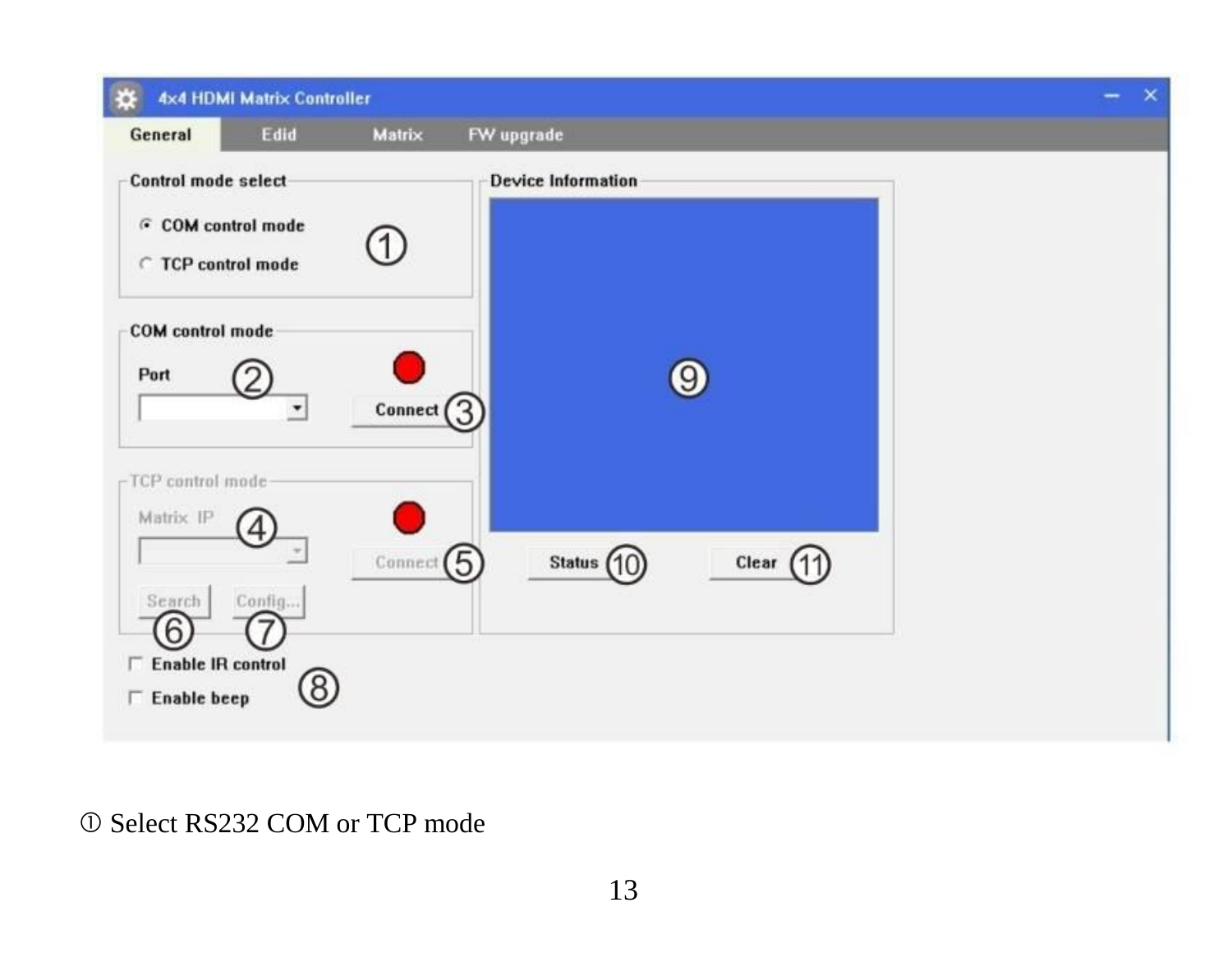- Select RS232 COM port
- Click to connect or disconnect PC and Matrix
- Select Matrix IP
- Connet to Matrix IP
- Search Matrix IP
- Configure Matrix IP and MAC
- Enable or disable IR /beep
- Device information display area
- Click to refresh device status: include device information displayed in

area and Input/Output Settings on "Matrix" page

 $\triangleright$  Configure TCP

After action of  $\oslash$  , edit form will pop-up as below: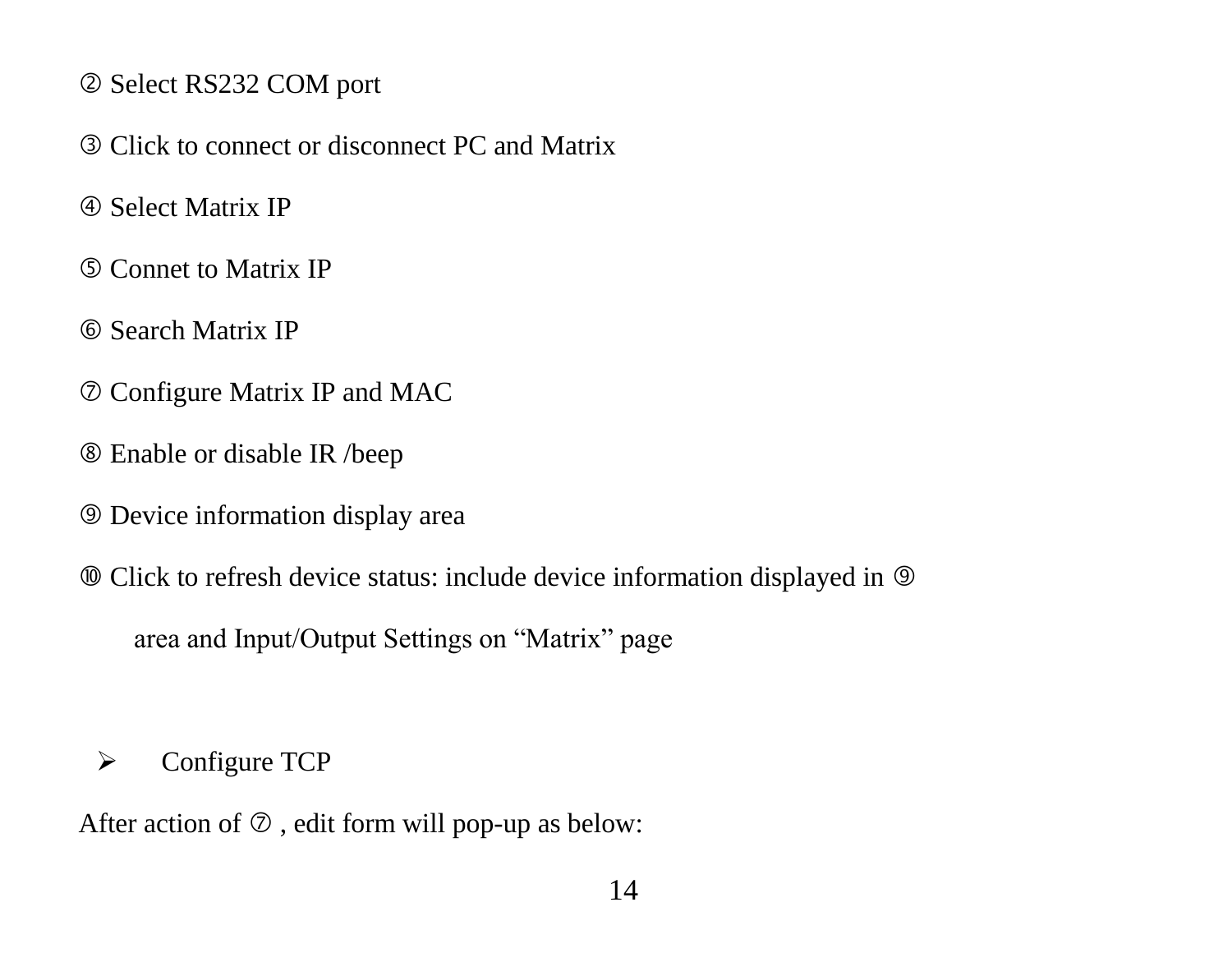

Select auto or static IP

Rewrite the Matrix IP

Rewrite the Matrix MAC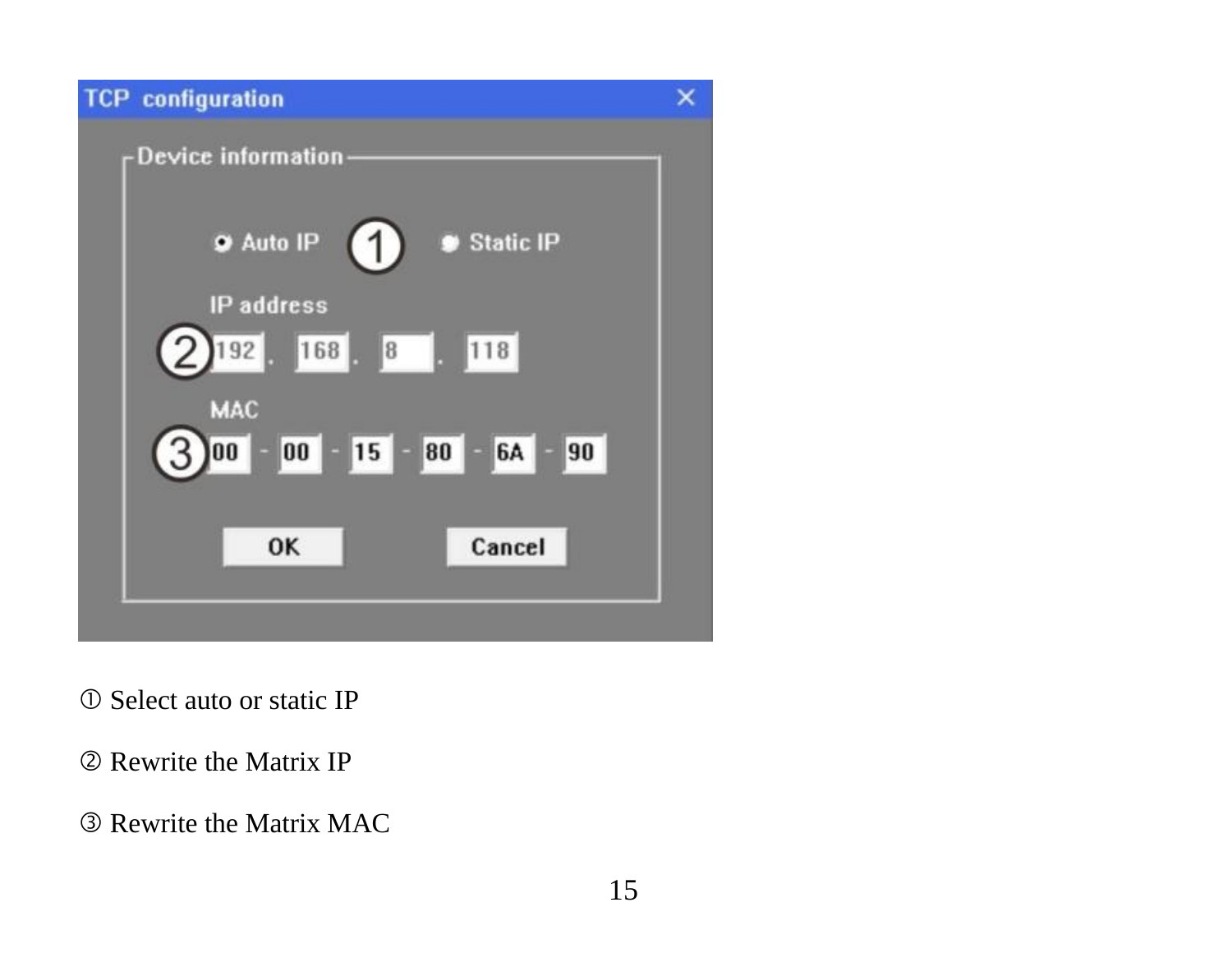# **"EDID control" page**

|                     | <b>4x4 HDMI Matrix Controller</b> |                       |                                                |                          |          |  | $\boldsymbol{\times}$ |
|---------------------|-----------------------------------|-----------------------|------------------------------------------------|--------------------------|----------|--|-----------------------|
| General             | Edid                              | Matrix                | FW upgrade                                     |                          |          |  |                       |
|                     |                                   |                       |                                                |                          |          |  |                       |
| <b>Manual Mode</b>  |                                   |                       |                                                |                          |          |  |                       |
| Set EDID mode       |                                   | 1080i, Stereo Audio 2 | $\frac{10}{101}$<br>치                          | $(3)$ -                  | Set      |  |                       |
| Copy EDID from Out1 |                                   | $\widehat{(5)}$       | $\frac{10}{2}$ ln1<br>$\overline{\phantom{a}}$ | $\overline{\phantom{a}}$ | Set<br>4 |  |                       |
| Open EDID           |                                   | $\circledS$           | $\frac{\text{to}}{\text{ln}1}$                 | $\overline{\phantom{a}}$ | Set<br>6 |  |                       |
|                     |                                   |                       |                                                |                          |          |  |                       |
|                     |                                   |                       |                                                |                          |          |  |                       |
|                     |                                   |                       |                                                |                          |          |  |                       |
|                     |                                   |                       |                                                |                          |          |  |                       |
|                     |                                   |                       |                                                |                          |          |  |                       |
|                     |                                   |                       |                                                |                          |          |  |                       |
|                     |                                   |                       |                                                |                          |          |  |                       |

Set EDID mode for selected Input port or All Input ports, click "Set" button to complete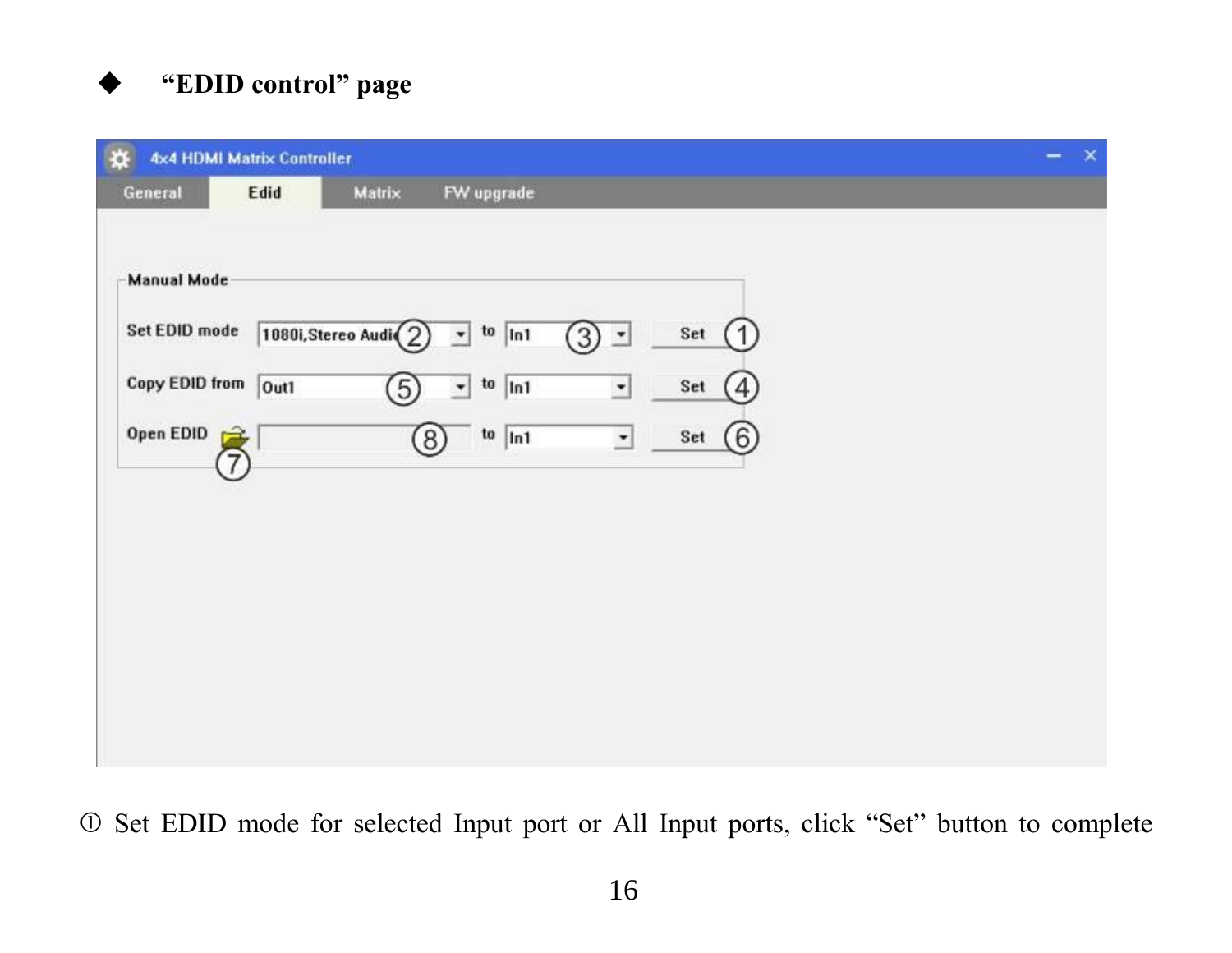#### action

- Select EDID
- Select Input port
- Copy EDID from Output port to selected Input port or All Input ports, click "Set" button to complete action.
- Select Output port
- Download EDID content to selected Input port or All Input ports, click

"Download" button to complete action.

- Open EDID binary file
- Display EDID binary file path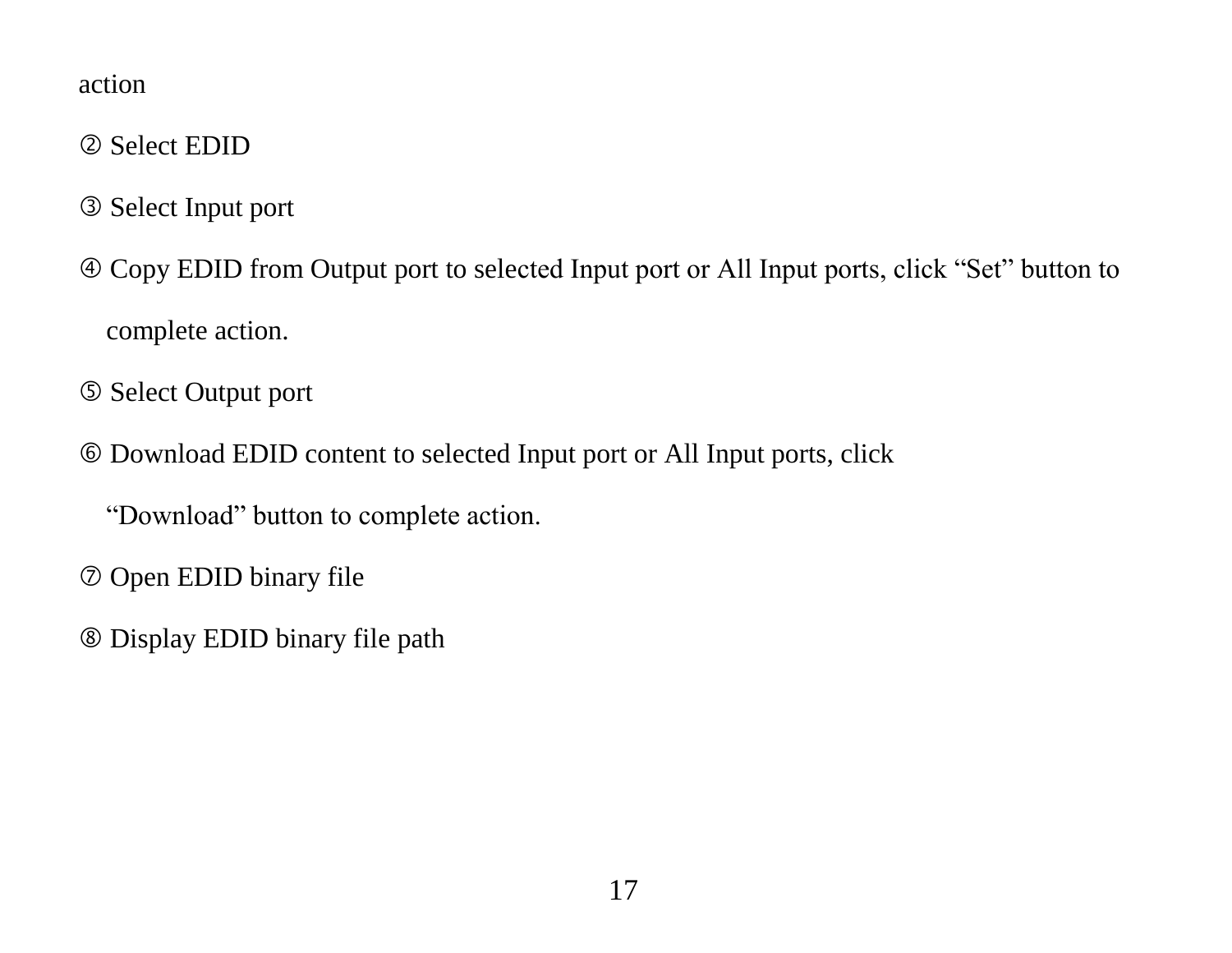

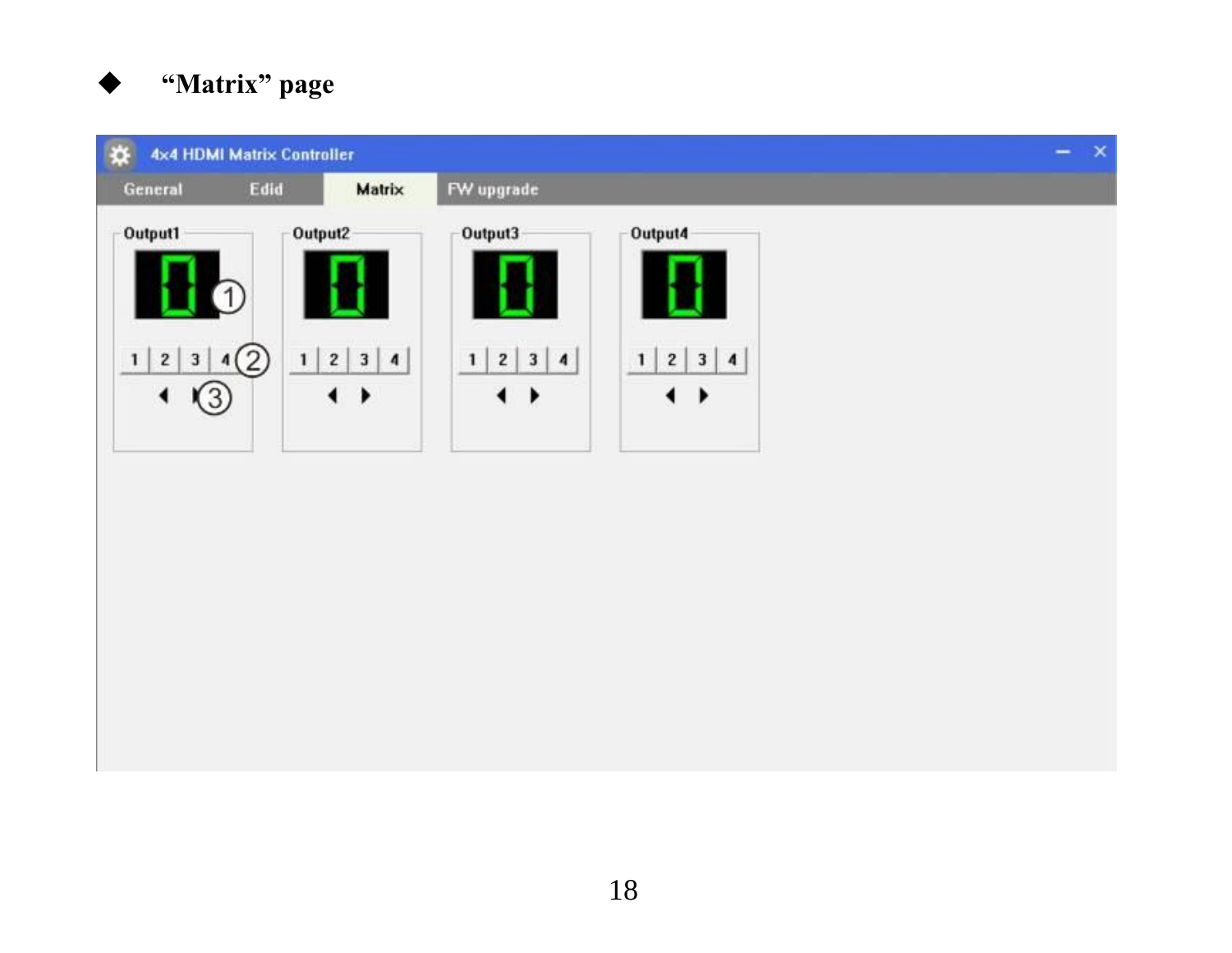- LED which display Input number for respective Output
- Click to select Input port for respective Output port
- Click to select previous or next Input port for respective Output port

# **"FW upgrade" page**

| $\bullet$    | <b>4x4 HDMI Matrix Controller</b> |                                                                                                                                                                                                                                                                                                                                                     |
|--------------|-----------------------------------|-----------------------------------------------------------------------------------------------------------------------------------------------------------------------------------------------------------------------------------------------------------------------------------------------------------------------------------------------------|
| General      | Matrix<br>Edid                    | FW upgrade                                                                                                                                                                                                                                                                                                                                          |
| FW upgrade   |                                   |                                                                                                                                                                                                                                                                                                                                                     |
| Open FW file | 2                                 |                                                                                                                                                                                                                                                                                                                                                     |
|              | $\circled{3}$                     | $\begin{picture}(40,10) \put(0,0){\line(1,0){155}} \put(0,0){\line(1,0){155}} \put(0,0){\line(1,0){155}} \put(0,0){\line(1,0){155}} \put(0,0){\line(1,0){155}} \put(0,0){\line(1,0){155}} \put(0,0){\line(1,0){155}} \put(0,0){\line(1,0){155}} \put(0,0){\line(1,0){155}} \put(0,0){\line(1,0){155}} \put(0,0){\line(1,0){155}} \put(0,0){\line(1$ |
| Messages     |                                   | ٠                                                                                                                                                                                                                                                                                                                                                   |
|              |                                   |                                                                                                                                                                                                                                                                                                                                                     |
|              |                                   |                                                                                                                                                                                                                                                                                                                                                     |
|              | (5)                               |                                                                                                                                                                                                                                                                                                                                                     |
|              |                                   |                                                                                                                                                                                                                                                                                                                                                     |
| ×            |                                   | ٠                                                                                                                                                                                                                                                                                                                                                   |
|              |                                   | Clear $(6)$                                                                                                                                                                                                                                                                                                                                         |
|              |                                   |                                                                                                                                                                                                                                                                                                                                                     |